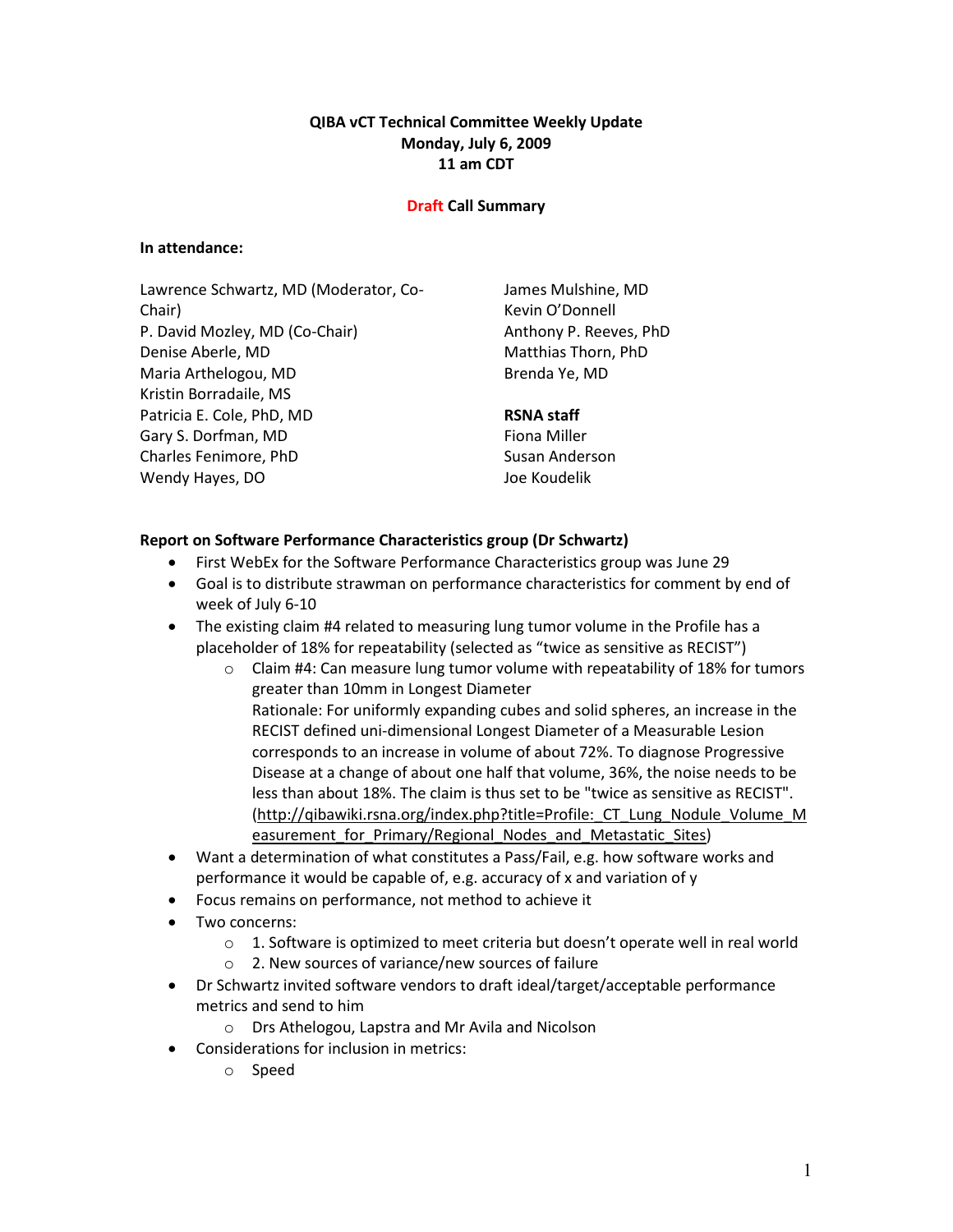- May be context- or vendor-dependent. QIBA can define the metric but customer decides whether software works
- o Ease of use
	- "Number of clicks" or a way to judge navigability
- o Use of DICOM structured reporting with vendor support
- o 'Auditability' must be easy; third party auditor must be able to see and access work done independent of output, e.g. FDA auditor or quality inspector should be able to see work and make assessment; helpful when matching work done between sites
- $\circ$  Reproducing uni-dimensional line length, longest perpendicular and volume
- Also to be considered:
	- o Needs of patients who move between sites
	- o User understanding of bull's eye: ideal, target, acceptable
	- o Profile may have exceptions, e.g. clinical practice may require a few retrospective time points while clinical trials would require every retrospective time point
		- **Features may vary depending on user needs, e.g. pharma vs. clinical use**
	- o Possible method of review: finalize Profile and send to vendors, incorporate comments and send to other stakeholders, e.g. trialists, incorporate comments and finalize
	- o Define terms important to radiologists, e.g. a standard for annotation and certain standard deviation of annotation
	- o Consider variance between observers: may be measuring different things or may be caused by observer skill level
	- o Input/interaction with clinical trialists needed to determine if performance characteristics meet their needs
	- o Inter- and Intra-rater reliability needs better defining
	- o Need to draw the line between post-processing and analysis
- Consider generating test data from clinical data in addition to phantom data
	- $\circ$  Volcano data set, in which 10-15 academic and commercial groups made measurements, is being analyzed for presentation in September
	- o Includes change in size and volume measurements on varying complexity of lesions with subset of varying slice thicknesses

## Relationship with DICOM

- Discussion of dependence on later version of DICOM
- Work on AIM project (annotation and image mark-up) continues at Northwestern
	- o Building bigger semantic structure with standard methods for defining volume
	- o Has been mapped to DICOM
	- o Prototype stage now; may be into DICOM is one year+
- Consensus that there are presently tools to work with and the probability of better tools coming

## Profile overlap with UPICT protocol

• Discussion of when post-processing ends and analysis begins; Dr Dorfman requests guidance for UPICT protocol